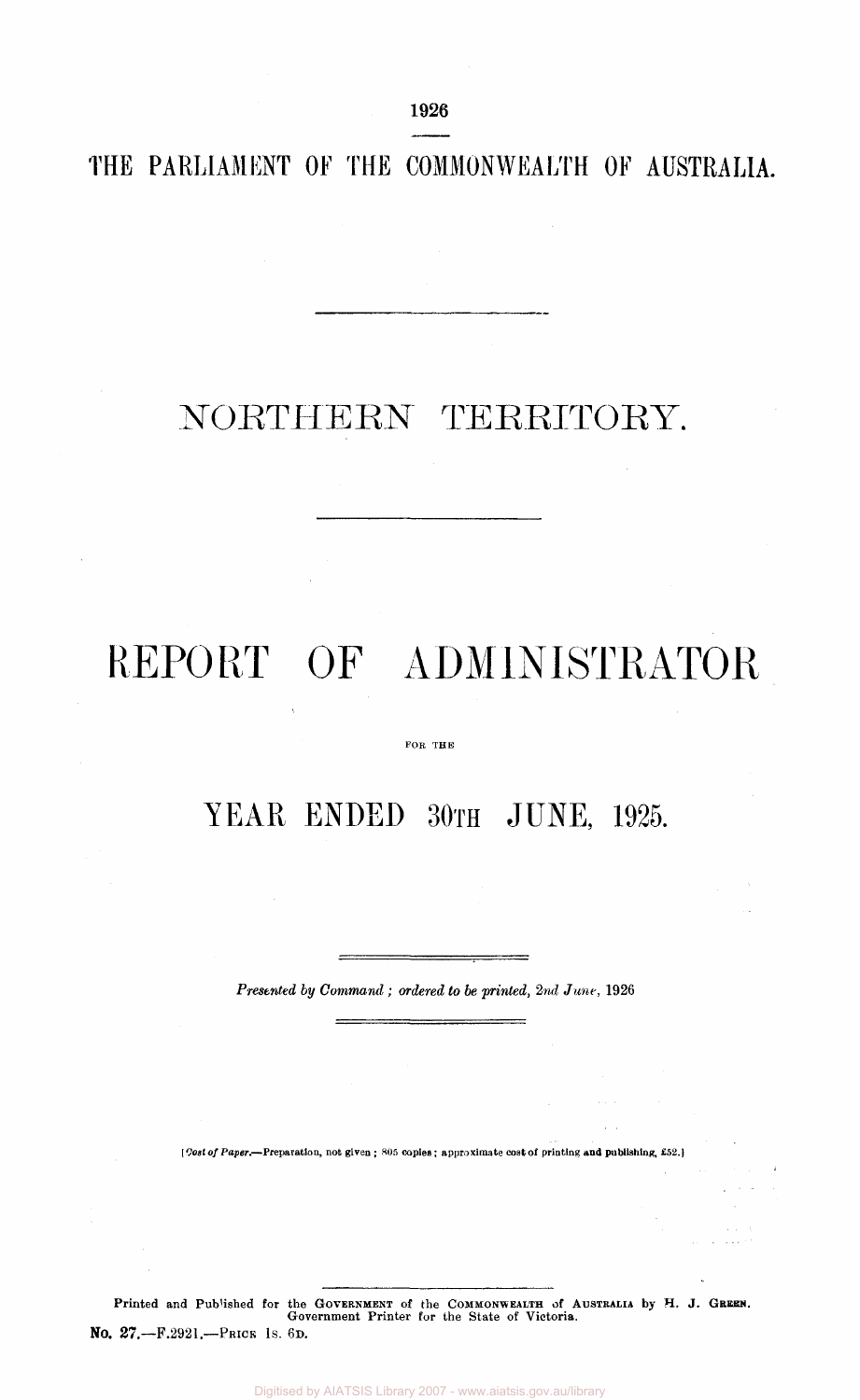### CONTENTS.

 $\label{eq:2.1} \begin{split} \mathcal{L}_{\text{max}} &= \frac{1}{2} \sum_{i=1}^{N} \frac{1}{2} \sum_{i=1}^{N} \frac{1}{2} \left( \frac{1}{2} \sum_{i=1}^{N} \frac{1}{2} \right) \left( \frac{1}{2} \sum_{i=1}^{N} \frac{1}{2} \right) \left( \frac{1}{2} \sum_{i=1}^{N} \frac{1}{2} \right) \left( \frac{1}{2} \sum_{i=1}^{N} \frac{1}{2} \right) \left( \frac{1}{2} \sum_{i=1}^{N} \frac{1}{2} \right) \left($ 

 $\label{eq:2.1} \frac{1}{\sqrt{2\pi}}\int_{0}^{\pi} \frac{1}{\sqrt{2\pi}}\left(\frac{1}{\sqrt{2\pi}}\right)^{2\pi} \frac{1}{\sqrt{2\pi}}\int_{0}^{\pi} \frac{1}{\sqrt{2\pi}}\left(\frac{1}{\sqrt{2\pi}}\right)^{2\pi} \frac{1}{\sqrt{2\pi}}\frac{1}{\sqrt{2\pi}}\int_{0}^{\pi} \frac{1}{\sqrt{2\pi}}\frac{1}{\sqrt{2\pi}}\frac{1}{\sqrt{2\pi}}\frac{1}{\sqrt{2\pi}}\frac{1}{\sqrt{2\pi}}\frac{1}{\sqrt{$ 

 $\label{eq:2.1} \frac{1}{\sqrt{2}}\int_{\mathbb{R}^3}\frac{1}{\sqrt{2}}\left(\frac{1}{\sqrt{2}}\right)^2\frac{1}{\sqrt{2}}\left(\frac{1}{\sqrt{2}}\right)^2\frac{1}{\sqrt{2}}\left(\frac{1}{\sqrt{2}}\right)^2.$ 

 $\sim 10^6$ 

|                                                                                                     |                             |                      |                             |                                              |                                   |                                              |                                                |                                              |                             |                                              | Раск                   |
|-----------------------------------------------------------------------------------------------------|-----------------------------|----------------------|-----------------------------|----------------------------------------------|-----------------------------------|----------------------------------------------|------------------------------------------------|----------------------------------------------|-----------------------------|----------------------------------------------|------------------------|
| Administrator's Report                                                                              |                             |                      |                             |                                              |                                   |                                              |                                                | $\ddot{\phantom{1}}$                         |                             |                                              | $3-10$                 |
| Aboriginal Department-                                                                              |                             |                      |                             |                                              |                                   |                                              |                                                |                                              |                             |                                              |                        |
| Report of Chief Protector                                                                           |                             |                      | $\ddot{\phantom{0}}$        | . .                                          | . .                               | . .                                          | . .                                            | . .                                          | . .                         | . .                                          | 13                     |
| Report on Kahlin Compound, Darwin                                                                   |                             |                      | ٠.                          | . .                                          | . .                               | μ.                                           |                                                | $\ddot{\phantom{0}}$                         |                             | $\ddot{\phantom{1}}$                         | 13, 14                 |
| Agricultural Department-                                                                            |                             |                      |                             |                                              |                                   |                                              |                                                |                                              |                             |                                              |                        |
| Report of Acting Superintendent                                                                     |                             |                      |                             | . .                                          | . .                               | . .                                          |                                                |                                              |                             | $\ddot{\phantom{0}}$                         | $20 - 21$              |
| Peanut and Cotton Cultivation<br>Citrus Trees, Experimental and Demonstration Farm, Land Settlement |                             | $\ddot{\phantom{0}}$ | $\ddot{\phantom{0}}$        | $\ddot{\phantom{a}}$                         | . .                               |                                              | $\ddot{\phantom{1}}$<br>$\ddot{\phantom{0}}$   | . .<br>$\ddot{\phantom{1}}$                  | . .<br>. .                  | $\ddotsc$                                    | 20<br>21               |
| Births, Deaths and Marriages—Registrations                                                          |                             |                      |                             |                                              |                                   |                                              |                                                |                                              |                             | $\ddot{\phantom{0}}$ .                       | 35                     |
|                                                                                                     |                             |                      | . .                         | $\ddot{\phantom{0}}$                         |                                   |                                              |                                                |                                              |                             | $\ddot{\phantom{1}}$                         |                        |
| Botanic Gardens-<br>Annual Report                                                                   |                             |                      |                             |                                              |                                   |                                              |                                                |                                              |                             |                                              | $17 - 19$              |
| $\ddot{\phantom{a}}$<br>Fodder Grasses                                                              | . .<br>$\ddot{\phantom{0}}$ | $\ddot{\phantom{0}}$ | . .<br>$\ddot{\phantom{0}}$ | $\ddot{\phantom{0}}$<br>$\ddot{\phantom{0}}$ | . .<br>$\ddot{\phantom{1}}$       | . .<br>$\ddot{\phantom{1}}$                  | $\ddot{\phantom{0}}$<br>$\ddot{\phantom{a}}$   | $\ddot{\phantom{0}}$<br>$\ddot{\phantom{a}}$ | $\ddot{\phantom{1}}$        | . .<br>$\ddot{\phantom{0}}$                  | 18, 19                 |
| Propagation of Plants                                                                               | ٠.                          | . .                  | $\ddot{\phantom{0}}$        | $\ddot{\phantom{1}}$                         | . .                               | . .                                          | $\ddot{\phantom{0}}$                           | $\ddot{\phantom{1}}$                         | ٠.                          | $\sim$                                       | 19                     |
| Clerk of Courts—Report of                                                                           | $\ddot{\phantom{a}}$        | $\ddot{\phantom{0}}$ | $\ddot{\phantom{0}}$        | . .                                          | . .                               | . .                                          | . .                                            | $\ddot{\phantom{a}}$                         |                             | $\ddot{\phantom{0}}$                         | 35                     |
| Dingo Destruction-                                                                                  |                             |                      |                             |                                              |                                   |                                              |                                                |                                              |                             |                                              |                        |
| Report by Government Secretary                                                                      |                             |                      |                             |                                              | $\ddot{\phantom{0}}$              | $\ddot{\phantom{0}}$                         | $\ddot{\phantom{0}}$                           | $\ddot{\phantom{0}}$                         | $\ddot{\phantom{a}}$        | . .                                          | 35, 36                 |
| Receipts and Expenditure, Dingo Destruction Fund                                                    |                             |                      |                             |                                              | $\ddot{\phantom{0}}$              | $\ddot{\phantom{0}}$                         | $\ddot{\phantom{1}}$                           | $\ddot{\phantom{0}}$                         |                             | $\ddot{\phantom{1}}$                         | 36                     |
| Education Department-                                                                               |                             |                      |                             |                                              |                                   |                                              |                                                |                                              |                             |                                              |                        |
| Report of Head Teacher                                                                              |                             | $\ddot{\phantom{a}}$ | . .                         | . .                                          | . .                               | $\ddot{\phantom{1}}$                         |                                                | . .                                          |                             |                                              | 11                     |
| Schools and Attendances                                                                             |                             | $\ddot{\phantom{1}}$ | . .                         | $\ddotsc$                                    | $\ddot{\phantom{0}}$              | $\ddotsc$                                    | $\ddot{\phantom{0}}$                           | $\ddotsc$                                    | $\ddot{\phantom{0}}$        | $\ddot{\phantom{0}}$                         | 11, 12                 |
| Inspector's General Report on Schools                                                               |                             |                      | . .                         | $\ddot{\phantom{a}}$                         | $\ddot{\phantom{1}}$              | $\ddot{\phantom{0}}$                         | $\ddot{\phantom{1}}$                           | $\ddot{\phantom{0}}$                         | $\ddot{\phantom{0}}$        | $\ddotsc$                                    | $12 - 13$              |
| Exports and Imports, Darwin                                                                         |                             |                      | . .                         |                                              | . .                               | $\ddot{\phantom{0}}$                         |                                                | $\ddot{\phantom{0}}$                         |                             | . .                                          | 38                     |
| Fisheries—                                                                                          |                             |                      |                             |                                              |                                   |                                              |                                                |                                              |                             |                                              |                        |
| Report of Inspector<br>Pearl Fishing                                                                |                             |                      |                             |                                              |                                   |                                              |                                                | Ω.                                           |                             | . .                                          | $36 - 38$<br>$36 - 37$ |
| Trepang Fishing, Fish Traps, Dried and Salted Fish, Tortoise Shell, Darwin Salt Works               |                             |                      |                             |                                              |                                   |                                              |                                                | $\ddot{\phantom{0}}$<br>$\ddot{\phantom{0}}$ | $\ddot{\phantom{a}}$        | $\ddot{\phantom{a}}$<br>$\ddot{\phantom{0}}$ | 37                     |
| Gaol and Labour Prison, Darwin—                                                                     |                             |                      |                             |                                              |                                   |                                              |                                                |                                              |                             |                                              |                        |
| Return of Prisoners Discharged, Received, &c.                                                       |                             |                      |                             | . .                                          | . .                               | . .                                          |                                                |                                              |                             | . .                                          | 34                     |
| Annual Gaol Return                                                                                  | $\sim$ $\sim$               | . .                  | . .                         | $\ddotsc$                                    |                                   | $\ddot{\phantom{1}}$                         | $\ddot{\phantom{a}}$                           |                                              | . .                         | $\ddot{\phantom{0}}$                         | 34                     |
| Government Storekeeper's Report                                                                     |                             |                      | . .                         | $\ddot{\phantom{0}}$                         | $\cdot$ .                         | . .                                          | $\ddot{\phantom{1}}$                           |                                              |                             |                                              | 33                     |
| Harbour Master, Darwin, Report of                                                                   |                             | . .                  | . .                         | $\ddot{\phantom{0}}$                         | . .                               |                                              |                                                | . .                                          | $\ddot{\phantom{1}}$        | $\ddot{\phantom{0}}$                         | 35                     |
| Mines Department-                                                                                   |                             |                      |                             |                                              |                                   | Ϋ,                                           | . .                                            |                                              | . .                         | $\ddotsc$                                    |                        |
| Report of Director of Mines and Chief Warden                                                        |                             |                      |                             |                                              |                                   |                                              |                                                |                                              |                             |                                              |                        |
| Gold and Mineral Production                                                                         |                             |                      | . .                         | . .<br>$\ddot{\phantom{0}}$                  | $\ddot{\phantom{0}}$              | ٠.<br>$\ddot{\phantom{0}}$                   | $\ddot{\phantom{1}}$<br>$\ddot{\phantom{1}}$   | $\ddot{\phantom{1}}$                         | . .<br>$\ddot{\phantom{0}}$ | $\ddot{\phantom{0}}$<br>$\ddot{\phantom{0}}$ | 26–29<br>26            |
| Mining Reports                                                                                      | $\ddot{\phantom{a}}$        | $\ddot{\phantom{a}}$ | $\ddot{\phantom{a}}$        | $\ddot{\phantom{0}}$                         | . .                               | . .                                          | . .                                            | . .                                          | . .                         | $\ddot{\phantom{0}}$                         | $26 - 28$              |
| Revenue from Mining<br>Marranboy Battery-Report and Financial Statement                             | $\ddotsc$                   |                      | . .                         | ٠.                                           | . .                               | $\ddot{\phantom{1}}$ .                       | $\ddot{\phantom{0}}$                           | $\ddot{\phantom{0}}$                         | $\ddot{\phantom{0}}$        | $\ddotsc$                                    | $29 - 30$              |
| Report of Government Assayer                                                                        |                             | $\ddot{\phantom{a}}$ | $\ddot{\phantom{a}}$        | . .                                          | . .<br>$\ddot{\phantom{0}}$       | $\ddot{\phantom{0}}$<br>$\ddot{\phantom{0}}$ | $\ddot{\phantom{0}}$<br>$\ddot{\phantom{1}}$   | $\ddot{\phantom{0}}$<br>$\ddot{\phantom{0}}$ | . .                         | . .                                          | 29<br>29, 30           |
| Missions-                                                                                           |                             |                      |                             |                                              |                                   |                                              |                                                |                                              | . .                         | . .                                          |                        |
| Roper River and Groote Eylandt                                                                      |                             | $\ddot{\phantom{a}}$ | . .                         | . .                                          | . .                               | $\ddot{\phantom{1}}$                         | $\ddot{\phantom{a}}$                           | $\ddotsc$                                    | $\ddot{\phantom{a}}$        |                                              | 14, 15                 |
| Milingimbi<br>$\ddot{\phantom{a}}$                                                                  |                             |                      |                             | . .                                          | $\ddot{\phantom{0}}$              | $\sim$ $\sim$                                | $\ddot{\phantom{a}}$                           | $\ddot{\phantom{1}}$                         | . .                         | $\ddotsc$<br>٠.                              | 15, 16                 |
| South Goulburn Island                                                                               |                             | . .                  | $\ddot{\phantom{0}}$        | $\ddot{\phantom{a}}$                         | $\ddot{\phantom{0}}$              | $\ddot{\phantom{0}}$                         | $\bullet$ .                                    | $\ddot{\phantom{0}}$                         | $\ddot{\phantom{1}}$        | $\ddot{\phantom{0}}$                         | 16                     |
| Hermannsburg Mission, Finke River<br>Bathurst Island                                                | $\ddot{\phantom{a}}$ .      | . .                  | $\ddotsc$<br>. .            | $\ddot{\phantom{0}}$                         | $\ddot{\phantom{0}}$              | $\ddot{\phantom{0}}$                         | . .                                            | $\ddot{\phantom{0}}$                         | . .                         | . .                                          | 16                     |
| Police Department-                                                                                  |                             |                      |                             | $\ddot{\phantom{0}}$                         | . .                               | $\ddot{\phantom{1}}$                         | . .                                            | . .                                          |                             | . .                                          | 17                     |
| Report of Commissioner                                                                              | $\rightarrow$               |                      |                             |                                              |                                   |                                              |                                                |                                              |                             |                                              |                        |
| Return of Offences, &c.                                                                             | $\rightarrow$ $\rightarrow$ | <br>٠.               |                             | . .<br>$\ddot{\phantom{a}}$                  | $\ddot{\phantom{a}}$<br>$\ddotsc$ | $\bullet$ . $\bullet$                        | $\ddot{\phantom{1}}$<br>$\ddotsc$              | $\ddot{\phantom{0}}$<br>$\ddot{\phantom{1}}$ | $\ddot{\phantom{1}}$        | . .                                          | $30 - 31$<br>31        |
| Public Health-                                                                                      |                             |                      |                             |                                              |                                   |                                              |                                                |                                              |                             |                                              |                        |
| Annual Report of Chief Health Officer                                                               |                             |                      | . .                         | . .                                          | ٠.                                | ٠.                                           | $\ddot{\phantom{1}}$                           | $\ddot{\phantom{0}}$                         | . .                         |                                              | $21 - 23$              |
| Hospitals<br>$\ddot{\phantom{0}}$                                                                   |                             |                      |                             | . .                                          | . .                               | $\ddot{\phantom{a}}$                         | $\ddot{\phantom{1}}$ .                         | $\ddot{\phantom{1}}$                         | . .                         | $\ddot{\phantom{0}}$<br>$\ddot{\phantom{0}}$ | 21, 22                 |
| Living Accommodation and Building Construction<br>Mosquito Reduction                                |                             |                      |                             | $\ddot{\phantom{0}}$                         | ٠.                                | . .                                          | $\ddot{\phantom{1}}$                           | . .                                          | . .                         | $\cdot$ .                                    | 22                     |
| Rations and Relief Work                                                                             |                             | $\ddot{\phantom{1}}$ | $\ddot{\phantom{1}}$<br>. . | $\ddot{\phantom{0}}$<br>$\ddot{\phantom{1}}$ | . .<br>$\ddot{\phantom{0}}$       | . .<br>. .                                   | $\ddot{\phantom{0}}$ .<br>$\ddot{\phantom{0}}$ | $\ddot{\phantom{0}}$<br>$\ddot{\phantom{0}}$ | . .<br>. .                  | $\ddot{\phantom{1}}$<br>$\ddot{\phantom{0}}$ | 22<br>23, 24           |
| Population—Death and Birth Rates                                                                    |                             |                      | . .                         | $\ddotsc$                                    | ٠.                                | ٠.                                           | . .                                            | $\ddot{\phantom{0}}$                         | . .                         | . .                                          | 23, 24                 |
| Lazaret, Darwin Harbour                                                                             |                             | ٠.                   | ٠.                          | $\cdot$ $\cdot$                              | ٠.                                | $\ddot{\phantom{1}}$                         | $\ddot{\phantom{0}}$                           | $\epsilon$ .                                 | . .                         |                                              | $\dots 21, 24, 25$     |
| Public Trustee-Report of                                                                            | $\ddot{\phantom{a}}$        | ٠.                   | ٠.                          | $\ddot{\phantom{0}}$                         | . .                               | . .                                          | . .                                            | $\ddot{\phantom{0}}$                         | . .                         | $\ddot{\phantom{0}}$                         | 35                     |
| Stock Department-                                                                                   |                             |                      |                             |                                              |                                   |                                              |                                                |                                              |                             |                                              |                        |
| Report of Chief Inspector                                                                           |                             | . .                  | . .                         | . .                                          | . .                               | . .                                          | . .                                            | $\ddot{\phantom{0}}$                         | . .                         | $\ddotsc$                                    | $32 - 33$              |
| Statistics<br>$\ddot{\phantom{1}}$ .<br>Feeding of Crotalaria to Horses                             |                             | . .                  | . .                         | $\ddot{\phantom{0}}$                         | ٠.                                | . .                                          | . .                                            | $\ddot{\phantom{0}}$                         | ٠.                          | $\ddot{\phantom{0}}$                         | 32                     |
| Government Stock Stations                                                                           |                             | ٠.<br>. .            | . .<br>$\ddot{\phantom{0}}$ | $\ddot{\phantom{0}}$<br>. .                  | . .<br>. .                        | . .<br>٠.                                    | . .<br>٠.                                      | . .<br>$\ddot{\phantom{1}}$                  | . .                         | . .<br>. .                                   | 32<br>32               |
|                                                                                                     |                             |                      |                             |                                              |                                   |                                              |                                                |                                              |                             |                                              |                        |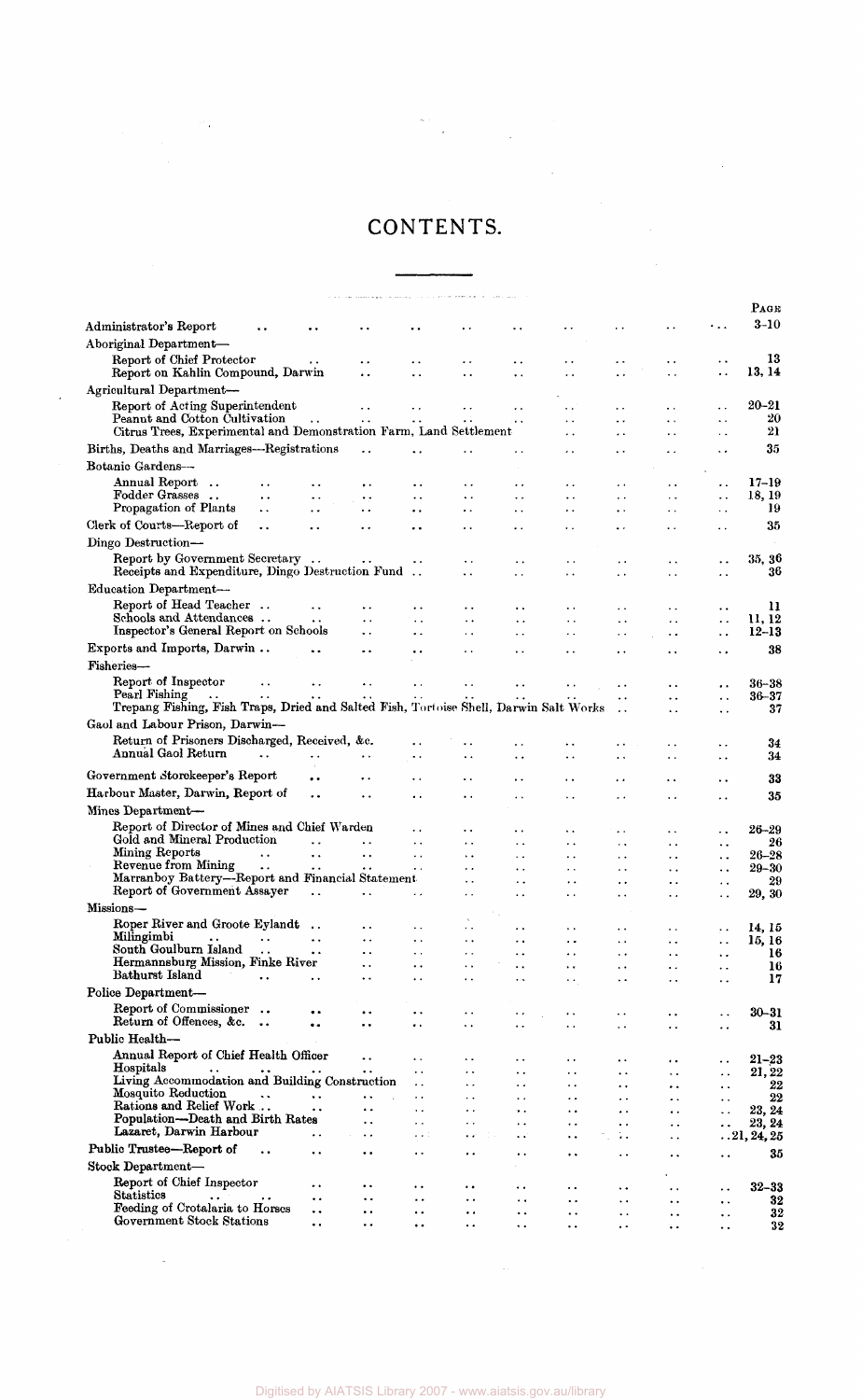To 31st of December the remainder of the calendar year was **uneventful, and on 9th**  January I left Darwin on an official visit to Melbourne, where, acting on medical advice I obtained three months leave of absence from 14th February, being relieved at Darwin by Colonel E. T. Leane, O.B.E., the Administrator of Norfolk Island, who was appointed Deputy Administrator of the Northern Territory during my absence.

During this period Darwin was visited by vessels of the Royal Australian Navy under the command of Admiral Hall-Thompson and an enthusiastic reception was accorded to the officers and men of the fleet by the residents.

Lieutenant-General Sir H. Chauvel, K.C.B., also visited Darwin on 15th March remaining until 5th of April when, with his staff, he left by the s.s. *Montoro.* Another distinguished visitor, on 13th April, was Sir George Buchanan, the well known harbour expert, who, with Mr. Mehaffey, made an examination of Darwin Harbour and of other waters on the North coast.

I returned to Darwin on 14th May and found that the Darwin Meat Works (Vestey's) had started a season's work at boiling down. This continued beyond the end of the financial year This continued beyond the end of the financial year covered by this report and lent an at any rate temporary air of prosperity to the town of Darwin, to which it had been long a stranger.

Mr. J. G. McLaren, Secretary to the Department of Home and Territories, arrived with me and remained in the Territory until the 6th June inspecting during his visit all Government institutions and offices.

On Monday, 25th May, Empire Day was celebrated at all centres of population in the Territory by the delivery of addresses to school children and by the organization of picnics and sports for them.

Comments on, and the descriptions of, the reports of the heads of Departments of Public Service under my control, followed by the reports, are subjoined.

### EDUCATION.

The report of the Head Teacher at Darwin on the work of the Department for the year is satisfactory, both as regards' the schools and the work done by the Itinerant Teacher, and his views are supported by the report of Mr. Clement Fox, the Queensland Inspector of Schools, who now regularly inspects the schools of the Northern Territory.

It was found expedient to abolish the High school class and a scholarship was established to a Queensland Secondary school.

The school attendance generally has been satisfactory and has increased at Darwin and Parap schools. Tables of attendance at the various State schools of the Territory are attached Tables of attendance at the various State schools of the Territory are attached to the report.

A copy of the report of Inspector Fox is attached, in paragraph 3, of which it is stated that " the general outlook is decidedly satisfactory," and it gives me pleasure to place this opinion from so competent an authority on record.

### ABORIGINALS.

The report of the Chief Protector of Aboriginals states that except for outbreaks of influenza the general health of the aboriginals has been good, and the Chief Protector expresses appreciation of the work of Dr. Cecil Cook in relation to venereal diseases and leprosy among them, and also of the zeal shown by the police in collecting aboriginal patients in the bush and in sending them in for treatment.

The Chief Protector urges more frequent medical inspections, and I agree with him on this subject. I think that in the interests of the preservation of the aboriginal race and the elimination of sources of contagion, constant inspection is desirable, and, except during the wet season, I believe that the full time of a medical officer could be profitably occupied in this work for the next two or three years.

The old and infirm aboriginals have had their wants attended to, the provisions of the laws affecting aboriginals have been enforced, and trading with aboriginals in liquor and opium has been dealt with and reduced.

The Compound and the Half-caste Home have been well managed throughout the year, and I can add my personal testimony that, on inspection, both these institutions presented the appearance of perfect cleanliness and every evidence of capable and efficient management, and I consider that the Chief Protector is justified in claiming, as he does, that the year's administration of aboriginal affairs has been successful.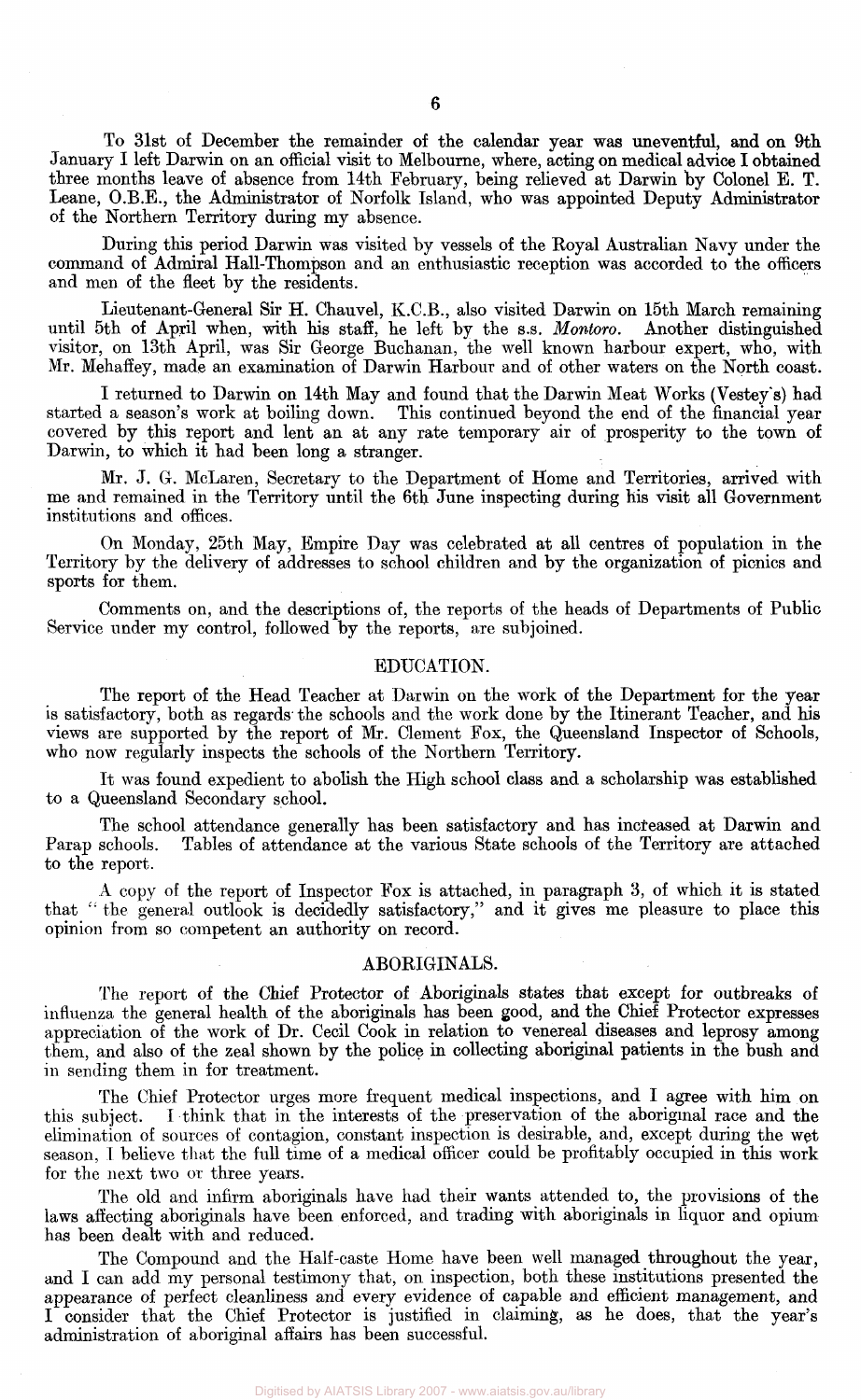Mr. Hudson, Itinerant Teacher, leaves the service in September on the expiration of his term of engagement, and a vacancy in the staff will be created by his retirement.

Miss Kenny, a Queensland classified teacher recently appointed to take charge of kindergarten work for a term of twelve (12) months, arrived in Darwin at the beginning of June. Her advent should be followed by highly beneficial results, extending far beyond the limits of kindergarten circles.

(6) Four (4) pupils of the Darwin school sat for the Scholarship Examination held in April. The questions were based on work prescribed in the Queensland Syllabus for pupils of the 5th Class, and the worked papers were forwarded to Brisbane to be valued in the usual way. The results are not yet ready for publication. As the Queensland Syllabus has been barely eight months in use in the Darwin schools, the candidates have been severely handicapped by the short time afforded them for preparation, and there should be no disappoint ment if their achievements on this occasion prove somewhat inferior to these of Queensland scholars who have

had the advantages of long familiarity with the requirements.

(7) About six (6) families are receiving educational assistance through the medium of Tuition by Correspondence. It is expected that the numbers will show a steady increase as the benefits to be derived become more generally known. In view of the short time during which the system has been in operation, and the unavoidable difficulties experienced through infrequent mail service, the present position may be regarded as satisfactory.

(8) Ample accommodation for the pupils is afforded by the present school buildings, but a number of alterations and repairs are needed in several cases. These matters have been fully reported on in documents sent in with the school reports.

(9) Other memoranda dealing with matters of school concern have also been forwarded to the Government Secretary.

### CLEMENT L. FOX, Inspector of Schools.

### REPORT ON ABORIGINAL DEPARTMENT.

I have the honour to submit my report on the Aboriginal Department for the year ending 30th June, 1925.

*Health.*—Generally the health of aboriginals has been good with the exception of outbreaks of influenza. The Department has been fortunate in that, during the year under' review, Dr. Cecil Cook travelled over a large area of the Northern Territory, which enabled Protectors to send in a number of venereal cases, and also some lepers. I know from my own experience that, unfortunately, there are still a number of venereal and leper cases to be sent in, but Protectors *(*police) have shown great zeal in collecting these unfortunates and forwarding them to Darwin. In my opinion the work done by Dr. Cook has been most beneficial, but the time at his disposal was far too short. I consider that two or three annual medical examinations of aboriginals are necessary, the doctor to be assisted by the police. This would not completely eradicate these evils but would have a wonderful effect on the health of the aboriginals. The return of certain aboriginals after treatment has had the effect of inspiring confidence in the aboriginals, but it would still be impossible to do anything without the aid of the police.

*Old and Infirm .Aboriginals.*—These have received the customary rations and blanket each. There are a large number now on the books, but the number is naturally liable to fluctuation.

*General Remarks.*—I am pleased to be able to report that there has been a vast improvement in connexion with the enforcement of the Aboriginal Ordinance. Three hundred and five agreements were issued during the year under review for aboriginals employed in the Darwin district. At a house-to-house visit by Dr. Cook, accompanied by the police, only two cases were found of persons employing aboriginals without a licence, and this was immediately rectified. The revenue collected in the Darwin area alone for licences and agreements for the twelve months ending 30th June, 1925, amounted to £93, as against £59 received for the corresponding period ending 30th June, 1924. At first certain citizens objected to paying into the Trust Fund, but now everything is working smoothly.

I am pleased to report that the sly grog, hop beer, and opium selling to aboriginals has been reduced considerably. Efforts are being made to completely eliminate these evils. The wandering at large by night of

aboriginals in Darwin has now practically ceased, though I have not stopped their attending the picture shows, and do not consider it necessary to do so.

*Darwin Compound.*—During the year Mr. R. Mac-Donald resigned, and was replaced temporarily by Mr. Tindall, the latter being subsequently superseded by the present Acting Superintendent, Mounted Constable Giles, whose report is attached. Though at first sight Mr. Giles's report would convey the impression that the Compound was run at a great loss, it must be understood that all wages have been shown against revenue made by garden, fish-trap, wood, &c. The Compound has never been, and, in my opinion, cannot be, absolutely self-supporting, but the report shows work in the right direction.

Generally speaking, I think the year has been successful in all respects.

> G. V. DUDLEY, Chief Protector of Aboriginals.

REPORT ON KAHLIN COMPOUND, DARWIN.

### The Chief Protector of Aboriginals, Darwin.

I have the honour to report the following in connexion with the supervision of the Kahlin Beach Compound and Half-caste Home for the period 1st February to 30th June, 1925:—

Since my appointment as Superintendent of the Compound on 14th February last, efforts have been made to make the institution self-supporting.

The fish-trap shows a profit of £50 16s. 9d.

The garden shows a loss of £41 4s. 9d., due to the difficulty in obtaining good seed. I am, however, hoping now for better returns, as there is a quantity of good vegetables coming on from seeds purchased from Pine Creek.

The total value of produce consumed in the Halfcaste Home, Compound, and by old and infirm persons is credited together with sales to the public.

The Half-caste Home for laundry work done ana material made up against girls' wages shows a profit of £67 6s. 9d.

Since May last, arrangements have been made to supply the Government Hospital, Government House, and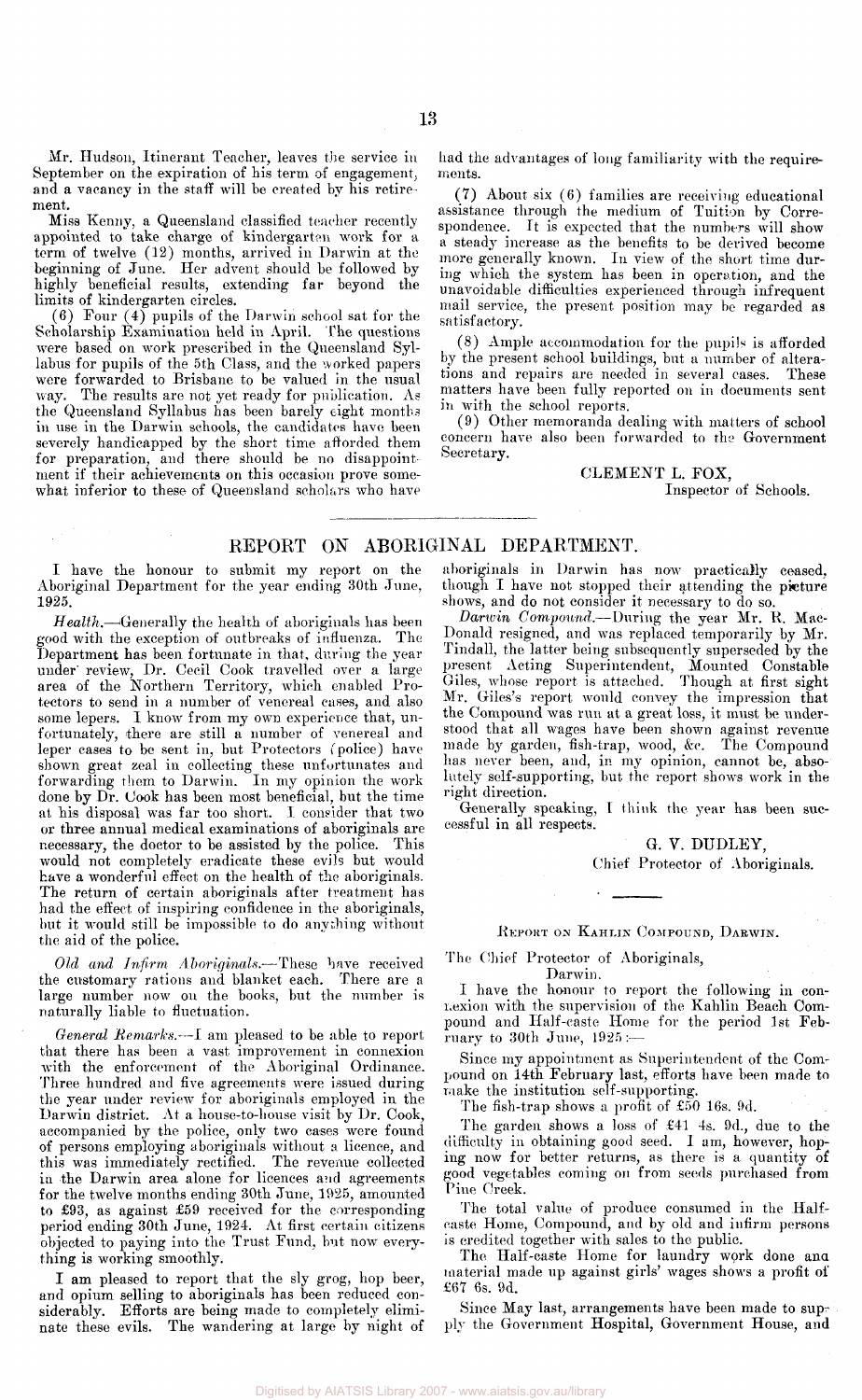the Police Department with wood. The amount received for this, added to the sustenance allowance from the Aboriginal Trust account for three stable boys, bring the earnings for the Compound up to £69 1s. 6d.

The total income for all industries at the Compound and Half-caste Home is £259 15s. 6d., and the expenditure is £113 14s. 11d., which shows a profit of £146 0s. 7d.

*Health.*—Two new earth closets have been erected at the Compound, and new floors and rises put in the old ones, making the total pan accommodation up to eight. A new closet has also been erected at the Halfcaste Home, bringing the number of pans there up to six. All these buildings, together with the Clinic and dormitory are scrubbed and disinfected by convalescent patients every morning.

The Clinic has a total of 39 occupants, most of whom are from up-country; in fact, from all parts of the Northern Territory, so, taking into consideration that there are over 300 natives in and around Darwin, their health generally is good.

All the buildings in the Compound have been whitewashed with lime recently.

The water service within the Compound grounds has recently been repaired.

*The Half-caste Home.*—This place is overcrowded, there being 37 inmates, some of whom are motherless and have to be fed by bottle.

*Milking Cows.*—A cow, which calved in March last, is being milked every morning, and a yard and bail have been erected for her. The other cow is in calf, and I have asked for three more from Oenpelli.

Preparations are being made to plough an area of ground wherein to plant some suitable grass, which, together with bush hay, cut at the right time of the year, will provide fodder for the cows during the dry months of the year.

*Government Stables.—*Soon after taking charge I put into operation the routine framed by Mr. Bishop (Chief Veterinary Officer). Since then the horses have shown considerable improvement. Three horses I found to be suffering from worms. I am treating them under the direction of the Veterinary Officer.

One cream mare had to be shot after being found with a broken leg.

One more cart horse was purchased in April.

The vehicles are being overhauled and painted.

*Poultry.*—On taking over I found there were eleven fowls. A run has been built for these, and a dozen chickens hatched. The eggs are sent to the Half-caste Home and used for sick patients at the Compound Hospital.

*Goats.*—At present there are 70. These are being shepherded, and the milk sent to the Half-caste Home, and, if and-when required, to the Compound Hospital also.

The goat-house has been repaired and partitioned off.

*Labour.*—All general labour about the Compound is done by convalescent patients, the scrubbing and cleaning-up by the females, and the cutting of wood by the males.

> HAROLD S. GILES, Acting Superintendent, Compound.

### REPORTS BY MISSION AUTHORITIES IN THE NORTHERN TERRITORY.

1. THE CHURCH MISSIONARY SOCIETY OF

### AUSTRALIA AND TASMANIA.

Groote Eylandt Mission Station,

via Katherine, Northern Territory.

The Church Missionary Society of Australia and Tasmania, during the year ending 30th June, 1925, has continued and extended the work among the aborigines commenced in 1908.

The outstanding event of the year was the opening of the new station on the reserve at Groote Eylandt, and the transfer thereto of the Euralian children from the Roper Station. This was carried out in September last, and already some of the benefits arising from, the segregation of these people are apparent in the improvement in conduct and manner of life of the children under our care.

*Staff.*—The staff at the Roper consists of two men and two women, and that at Groote Eylandt of three men and two women, while a married couple have been on furlough since September.

*People.*—The number of people in the dormitories at Roper is 25 girls and 28 boys, and at Groote Eylandt 21 girls and 13 boys. In addition to these some scores of natives visit the stations constantly, and these receive any medical attention necessary, and are provided with blankets and rations if they care to work on the station.

*Medical Work.*—This has been carried on throughout the year. Some hundreds of cases have been treated, and many thousands of dressings been done. It has become the practice for white people to avail themselves of these medical facilities, and we have been able to attend to some serious cases always with satisfactory results.

The general health of the natives on the whole has been satisfactory.

We ought to have a supply of Government blankets on hand for distribution to the aged and infirm blacks in the cold weather.

*Stock.*—The year has been a hard one for stock. Before the rains many cattle died in the waterholes through weakness, and horses perished in the river, being taken by alligators. In goats also we lost heavily, and there have been several cases of " walkabout " disease, whilst cancer is very prevalent among the horses. When the rainfall did come, much later than usual, it doubled the average.

*Agriculture.*—The vegetable garden did very well a greater promise of growth and more variety of plants than at any time in the past ten years. The cotton was a failure, as the seed sown at different times, and in various kinds of soil, failed to germinate. This was the case both at Roper and Groote Eylandt. Peanuts have done excellently, and we intend to plant more in the future.

*Shipping Stores.*—The shipping service was a dismal failure, and only the running of the Mission Society's own boat prevented a serious famine on the Roper, not only on the reserve, but also at other stations. Fortunately we were able to supply them all with food.

The work done on the station at the Roper has been the usual station and stock work, garden, and agricultural work for the boys, and housekeeping, &c., for the girls. At Groote Eylandt our aim has been directed to getting up the necessary buildings, and during the year we have built sufficient houses to accommodate double the present number of children.

The school has been regularly carried on at each station under the direction of the clergyman in charge, and as many of the people as wish to learn there may do so.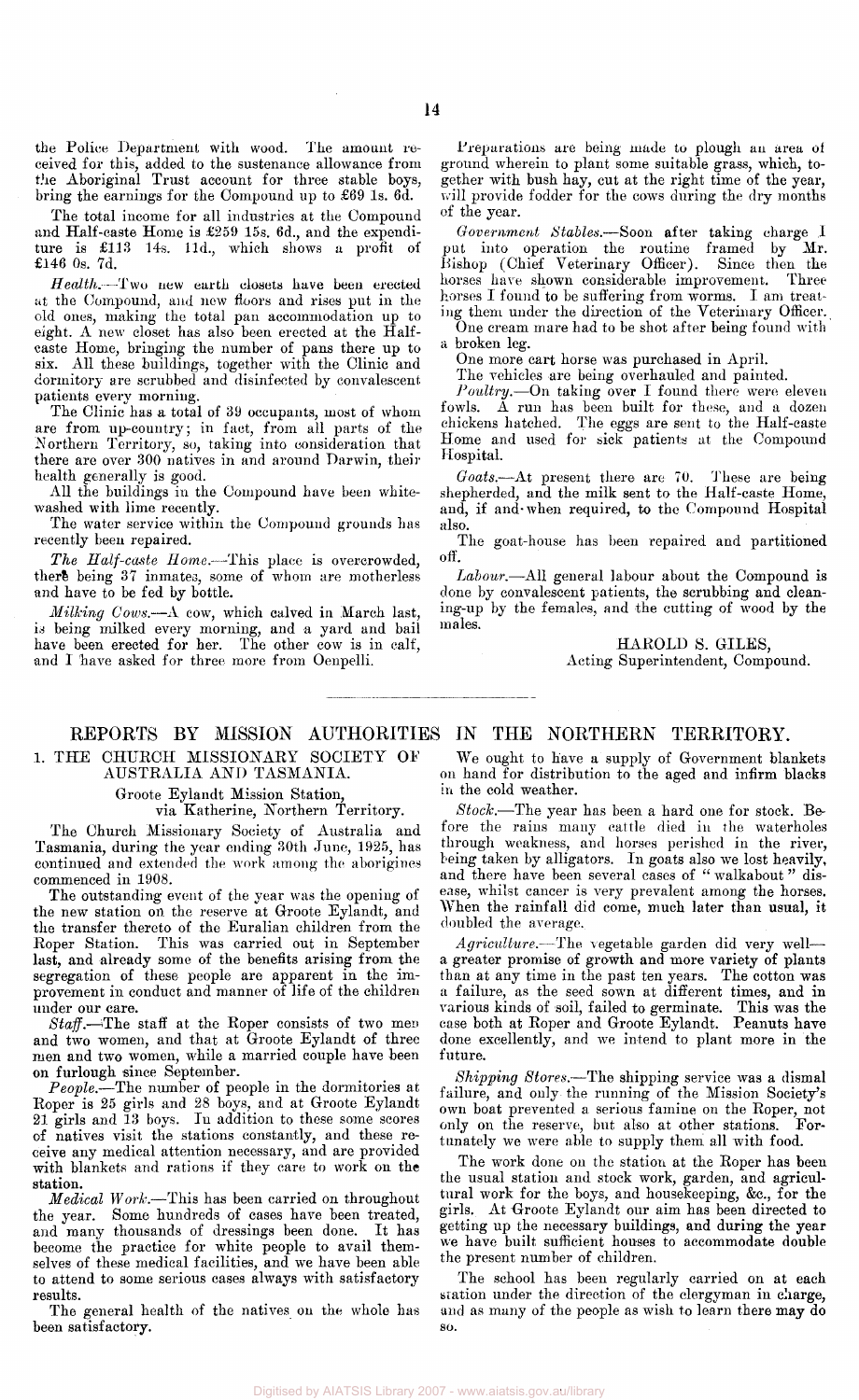We are still without a mail service at Groote Eylandt, although the Darwin-Borroloola boat passes close to the station, and, as there are over 40 people settled there now, we hope that the new steamer service will give us a mail at least once a year.

Owing to rumours and reports reaching us of the supposed presence of white women among the blacks to the north of Groote Eylandt, two expeditions were made into the locality indicated, and the tales and rumours investigated, and clues followed up, but we could not obtain any definite proof that any women except our own missionary ladies had ever been there, and all the evidence we were able to obtain led us to the conclusion that the stories originated from the visits of Mrs. Warren, and other lady missionaries, to Groote Eylandt and the mainland coast being talked of among the natives, and, finally, in a very distorted form, reaching Darwin.

Captain G. H. Wilkins spent three months on the island collecting flora and fauna for the British Museum, and studying and investigating the native people, their customs and habits, and incidentally visiting Caledon Bay in an endeavour to solve the mystery of the supposed captive women. He also visited the Roper River Reserve, and some of the other islands in the Gulf. Many of his experiences have been already published in the southern papers.

At the end of June all the staff and people were well, and the stations in good order.

> H. E. WARREN, Superintendent.

2. THE METHODIST MISSIONARY SOCIETY OF AUSTRALASIA.

> Mission House, Darwin, Northern Territory, 17th August, 1925.

I have the honour to acknowledge receipt, on arrival this month, of your letter dated 6th July, having reference to Report of Mission Stations.

The official reports of the stations are made up to 30th September, which closes our official year. However, I am presenting an interim report, which we shall follow up with a copy of the Official Annual Report from the Stations, showing income and expenditure, as soon as possible after production, and for the years following shall make up the report as desired to 30th June, following that later with the balance-sheets, showing income and expenditure, which I note you do not ask for in the letter forwarded to me by you.

*Aboriginals.*—Average, 275. We have had as many as 400 and over during certain seasons of the year, and 275 is a conservative average estimate.

*Half-castes.—*Not any, due largely to our isolation and segregation.

*Staff.*—1 superintendent (white).

- 1 agricultural expert (white).
	- 2 Baduans, Torres Straits Islanders.
	- 1 wife of Baduan, training in nursing and first **aid.**
	- 2 trained Christian aboriginals, in charge of companies of blacks engaged in industrial work.

Note.—This staff will be augmented in April, 1926, by Rev. W. Brown and his wife, with long experience in New Britain and Fiji; also Miss Brown, who will have charge of the education department, and who has had hospital training.

*Education.*—As Milingimbi has only been in existence since June of 1923, and has been in the pioneer stages, the education of the blacks has been confined to matters of hygiene, morals, and agriculture. Miss Brown's of hygiene, morals, and agriculture. advent will begin the school training of the children.

*Health.*—This has been remarkably good, no epidemic having afflicted us. We are not rushing the application of civilized methods in the matter of clothing, &c, and are content to hasten slowly. During the wet season we provide large buildings, into which the aboriginals flee for shelter from the rain, preference being given to the women and children. So far we have had the accommodation and are continually building these<br>shelters, which the blacks appreciate highly. Wounds shelters, which the blacks appreciate highly. from spears and accidents have exercised us somewhat, as our blacks represent the big river tribes, and old tribal quarrels are revived occasionally. The relation of food to health has led us to introduce whole maize, cooked by our staff, as an article of diet, with very good results; the blacks prefer the maize to the white flour. The lubras provide for their husbands (who work during the day) marine products, shell-fish, oysters, fish, native roots and fruits, when the latter are in season. Visitors have remarked on the healthy appearance of the blacks on the station.

*Cultivation.*—As Milingimbi was only started in June, 1923, work has been largely expended on clearing and fencing. The timber has been fairly heavy, and out of this posts have been split, and we now have some 20 acres cleared and enclosed with stout post and wire fencing, to which we are adding wire netting on account of the bandicoots and wallabies. This year we had 8 acres of maize and sorghum. The maize did remarkably well, an unusual feature being that some of the stalks yielded no less than six cobs, and quite a number four. We have some 200 coconuts growing. Sorghum did well. Experiments with cotton and peanuts have determined us to put down some 5 or 6 acres of these. Para grass has been planted with fine success, but the stock take to it with such avidity that we have had to enclose with fencing certain plots until it spreads. The stock keep it shorn quite close to the ground, which, while it strengthens the roots, prevents it spreading.

*Stock.*—We overlanded 11 horses from the Katherine 350 miles to the mainland opposite our island, and swam and punted them all safely over from the mainland (4 miles). Most of them are mares, and we have had two foals born on the station; provision has been made for increasing our draught stock during August and September. The horses have enabled us to get on with the ploughing, &c., and have made possible many things that were difficulties, if not impossibilities, without their aid. We have about 60 goats, which do well almost anywhere, and on the native grasses are doing excellently.

*Buildings.*—1 bungalow quarters—superintendent.

- quarters agricultural manager.
	- Verandahs all round, corrugated iron roof and walls, concrete floors, detached bath-room, iron walls and concrete floor.
- 2 cottages for Torres Straits Islanders iron walls and concrete floor.
- 1 store—iron walls and roof, concrete, floor.
- 1 iron building, on piles, with wooden floor—aboriginal manager of substation.
- 2 smoke houses, corrugated iron, with boilers, &c.
- 1 slip and shed for boat.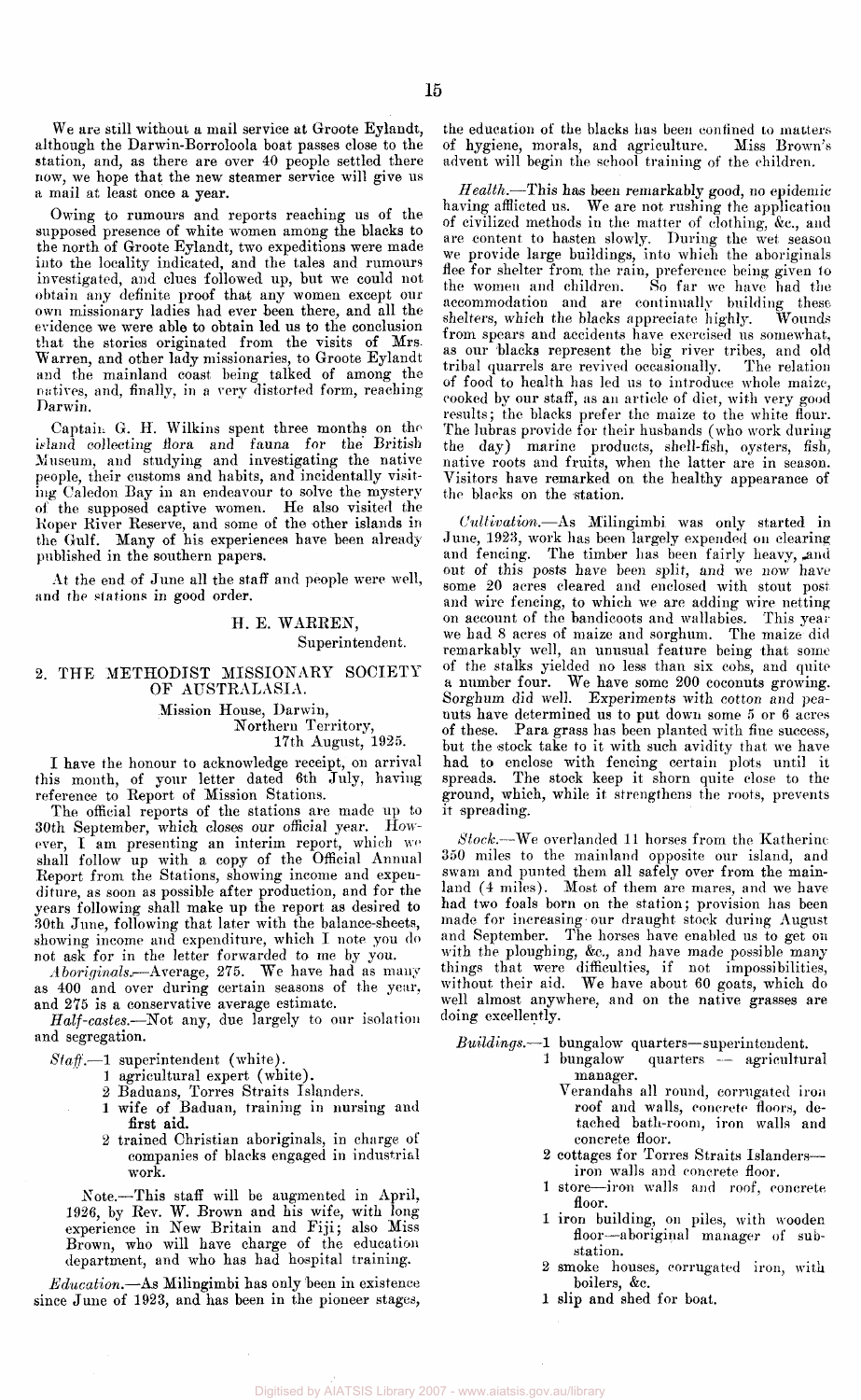### *General Remarks.*

Milingimbi in its initial stages has been run by bachelor white men, which precludes the employment of a single lady teacher; this difficulty has been, or will be, removed with the coming of Rev. W. Brown, wife, and daughter in April of 1926. We have found that the certainty of medical help is greatly appreciated by the blacks, and is one of the inducements to stay on the station. The lubras appreciate the fact that murderous assaults are no longer tolerated, and in some very serious eases, after tending the lubras, we attended to the lords of creation with the double of a stockwhip.

We shall welcome the inspection of our stations by a Government official, and are very pleased to know that we are likely to have that pleasure next month.

The report of Goulburn Island will come later.

### J. WATSON, Chairman.

### Methodist Aborigines Mission, South Goulburn Island.

*Introductory.*—As known in the Protector's office, missionary operations were commenced on South Goulburn Island during 1914.

*Mission Workers.*—(a) An ordained European missionary; *(b)* a European missionary sister; *(c)* a Baduan native teacher. N.B.—The missionary sister and the Baduan teacher are away on furlough at present.

 *Educational—(i) religious, (ii)* secular; (b) Industrial-(i) mechanics, (ii) agriculture, (iii) trepang.

*Aborigines.*— *(a) Dormitory Children*—The missionary sister spends the whole of her time training these children in religious, domestic, and other subjects useful in later as well as present days. Aboriginal children—girls, 14; boys, 22. Half-castes—girls, 4; boys, 3.

### *Half-castes.*

| Child's Name.   | Mother's Name. |
|-----------------|----------------|
| Betty Vickham.  | Narna.         |
| Willie Vickham. | Narna.         |
| Majoumbi.       | Marmalite.     |
| Malwagog.       | Marmalite.     |
| Morang-Morang.  | Minega.        |
| Cuningumbor.    | Goragoraba.    |
| Minega.         | Magagulla.     |

Total dormitory children, 43.

*(b) Ex-Dormitory Students*—Females, 4 ; males, 14. (c) *Adults*—Females, 30; males, 36.

### Grand total, 127.

N.B.—These figures indicate the natives on the station at this particular date. At certain times there are as many as 200 natives on the mission reserve.

*Health of the Natives.*—Like the former years, last year was one of serious outbreaks of sickness immediately prior to the wet season. The establishment of an incinerator, as well as the prescribed medicine, has checked much sickness.

*Conduct of Natives.*—A distinct change has come over our natives. There is much to encourage in the fact that there have been no cases of spearing or lubrastealing on the island during the past year.

> LOUIS D. KEIPERT, Superintendent.

### 3. LUTHERAN MISSION AT FINKE RIVER, NORTHERN TERRITORY.

Lutheran Manse,

Light's-Pass, S.A.,

29th September, 1925.

I beg to submit the annual report on the Hermannsburg Mission Station, Finke River, Northern Territory, for the year 1924-1925.

1. *The Personnel of the Staff.*—Mr. G. A. Johannsen, manager; Mr. A. Heinrich, teacher (acting also as substitute for a missionary) ; Mr. M. A. Kleinig, bookkeeper and supervisor of natives, when at work, up to beginning of March; Mr. A. Harvey, stockman from January to June a.c.; Mr. Olsen, as voluntary helper for some months; Mrs. Heinrich, instructor to the native women and girls; Mrs. Johannsen and Miss Elsa Johannsen, for the first quarter of the year under review.

2. *Statistics.*—The native population on the station varied, for reasons given below, from 225 at the beginning of the year to 140 in September, and again to 196 on 30th June . Of these are able-bodied adults: 36 males, 29 females, total 65; old and infirm: 15 males, 21 females, total 36 ; school children: 28 males, 26 females, total 54; infants: males 21, females 20, total 41 ; births, 9; deaths, 9.

3. *Religious Work.*—This has been carried on in the same way as last year, and all said in the report on the previous year holds good for this. Pastor J. Riedel visited the station and stayed at Hermannsburg during June. He was able to confirm eleven and baptize thirteen adults who had been prepared by Mr. Heinrich, and reported very satisfactorily on the standard of religious life on the station. The Gospelaccording to St. Luke has been printed by the British and Foreign Bible Society in London. The first copies will reach the station at Christmas. We are thankful that we were successful in obtaining an ordained missionary, who will be ready to take his place at the beginning of 1926.

4. *Education.*—School was held as usual. Pastor J. Riedel found the results in English not very satisfactory. The main reason for this is that Mr. Heinrich at present is not able to devote his whole energy to the school. When the missionary is there, things will certainly improve. We are pleased to state that good results were obtained in the needle-work classes amongst the women and girls, and in leather plaiting and broom making amongst the men and boys. The. articles produced found a ready sale amongst the friends of the mission.

5. *Health.*—Our staff again rendered valuable aid to those suffering from various ailments, and devoted much time to the dressing of wounds, distribution of medicines, &c. The list of cases treated in one month will show this. In March, for instance, fourteen cases of a serious nature were treated. Besides this, there are daily minor ailments attended to. Seven of the cases extended over several months. During. September and October the station was visited by an epidemic of pneumonic influenza. Altogether 120 cases developed, of which seven proved fatal. It was the worst epidemic ever experienced on the station. The strain this meant to our staff may well be imagined, especially as they were also stricken. Mr. Heinrich had to keep going, although at times his temperature was as high as 104 deg. There was no possibility of obtaining outside help; no one was able to travel, and telephonic communication has not been granted so far. For the first time death and birth rate are equal, and there was thus no increase from within.